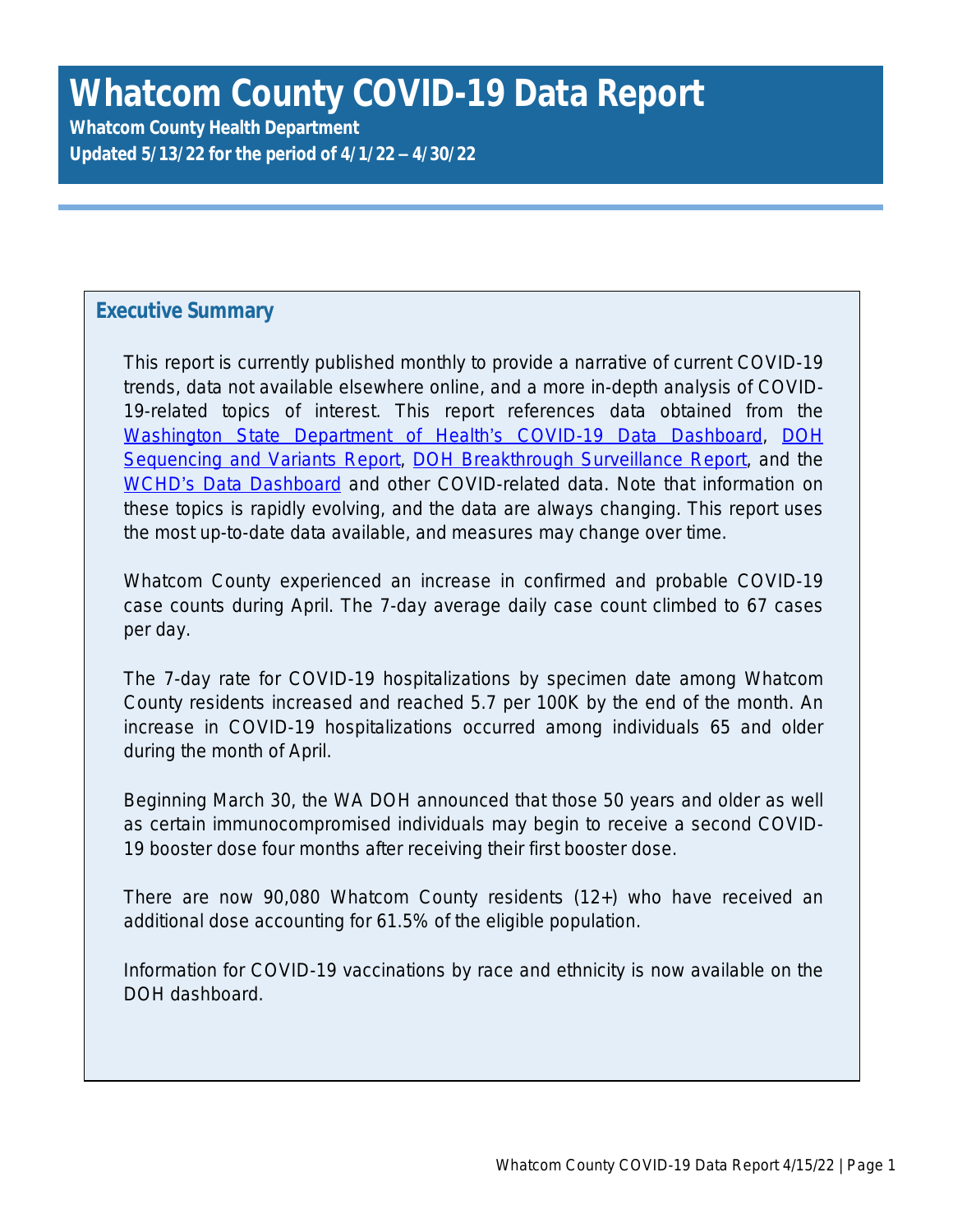| <b>April 2022 COVID-19 Numbers</b> |                                      |                              |                                                    |  |  |  |
|------------------------------------|--------------------------------------|------------------------------|----------------------------------------------------|--|--|--|
| Case Count                         | Average 7-Day Case<br>Rate / 100,000 | <b>Hospitalization Count</b> | Average 7-Day<br>Hospitalization Rate /<br>100,000 |  |  |  |
| 1,287                              | 131.8                                | 35                           | 3.6                                                |  |  |  |

# **Overview of COVID-19 Cases**

In Whatcom County, the total number of confirmed and probable cases increased over the month of April. New confirmed and probable cases for March totaled 1,287 with an average daily case count of 43 cases. COVID-19 testing patterns have changed during the recent months and many individuals are choosing over-the-counter (OTC) tests across the county. The results from these OTC tests remain largely unreported, and therefore estimates of confirmed case counts and rates may not portray the complete picture of COVID-19 activity in the county. Starting on March 12<sup>th</sup>, the mask mandate was lifted in Washington State. WA DOH accompanied this policy change with new guidance for schools, child care, day camps, and other youth activities.

Figure 1 shows the confirmed and probable case counts for Whatcom County from January through April, 2022. The black line indicates the 7-day average for daily cases.

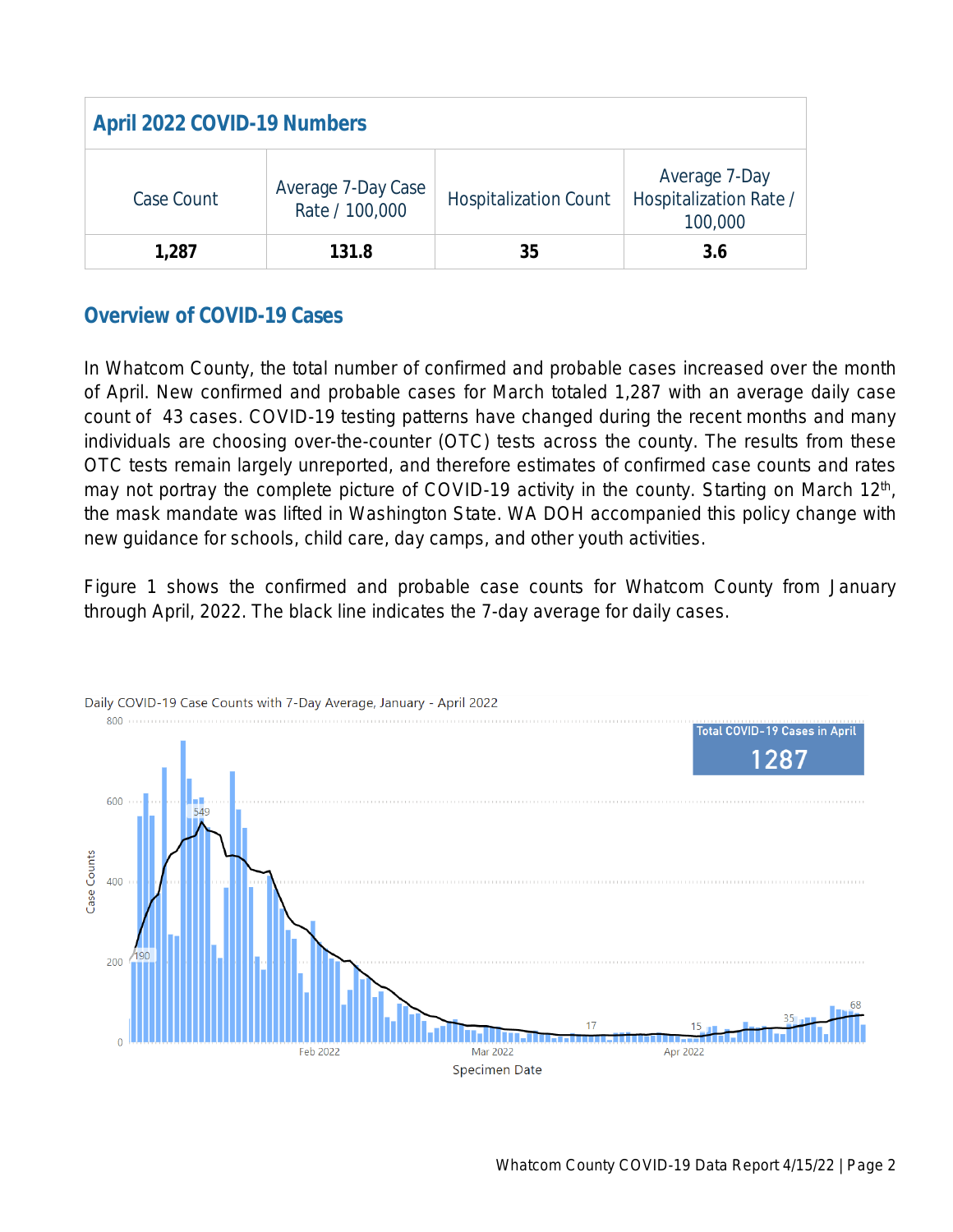During the month of April, COVID-19 cases declined at a slower rate than previous months. The 7 day average daily case count was recorded at 16.7 at the beginning of the month, but then climbed to 67.9 by the month's end (Figure 2)..

*Figure 2. Daily COVID-19 Case Counts and 7-Day average for Whatcom County during April, 2022.*



The COVID-19 case rate per 100,000 in Whatcom County was measured at 46 on April 3 (Figure 3). This was the lowest rate recorded since the Omicron peak. The case rate then climbed throughout the remainder of April and reached a high of 209 per 100,000 by the end. The average 7-day rate for the overall month of April was 131.8 per 100,000 – a 100% increase over the same rate during March. Whatcom County experienced a similar case rate during the month of February, when rates were declining.

The Centers for Disease Control and Prevention (CDC) provides a county level measure of COVID-19 data standardized across the country. The COVID-19 community levels presented on this page are determined by the number of new cases per 100,000 in the previous seven days, and by two COVID-19 hospitalization indicators that measure new addmissions and the percent of inpatient beds occupied by COVID-19 patients. At the end of April, Whatcom County was rated at a COVI-19 Community Level of Medium. This CDC resource can be accessed [here](https://covid.cdc.gov/covid-data-tracker/#county-view?list_select_state=Washington&data-type=CommunityLevels&null=CommunityLevels&list_select_county=53073).

During the month of April, the dominant variant lineage detected in sequenced COVID-19 specimens in Washington State continues to be the BA.2 variant. This new variant has been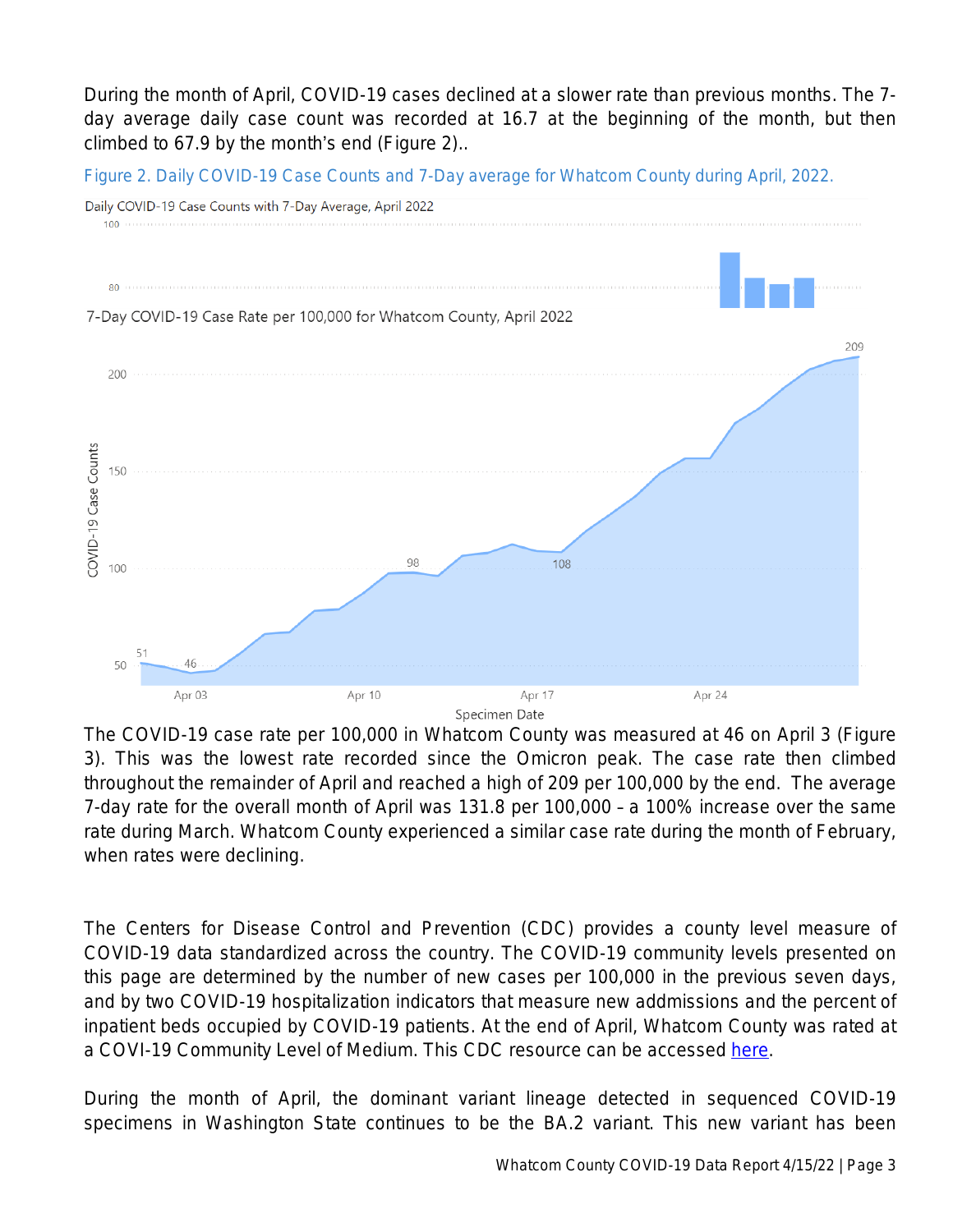detected among Whatcom County residents. More information can be found in the WA DOH [Sequencing and Variants Report](chrome-extension://efaidnbmnnnibpcajpcglclefindmkaj/viewer.html?pdfurl=https%3A%2F%2Fdoh.wa.gov%2Fsites%2Fdefault%2Ffiles%2F2022-02%2F420-316-SequencingAndVariantsReport.pdf%3Fuid%3D6259a44e8ffc1&clen=588062&chunk=true). Specimens from only about 10% of collected specimens are sent for genomic sequencing. A specimen may be selected for sequencing if it comes from a unique case, such as a younger otherwise healthy person who is hospitalized for COVID-19. The state DOH is also sequencing a random sample of specimens across the state to estimate the overall prevalence of variants.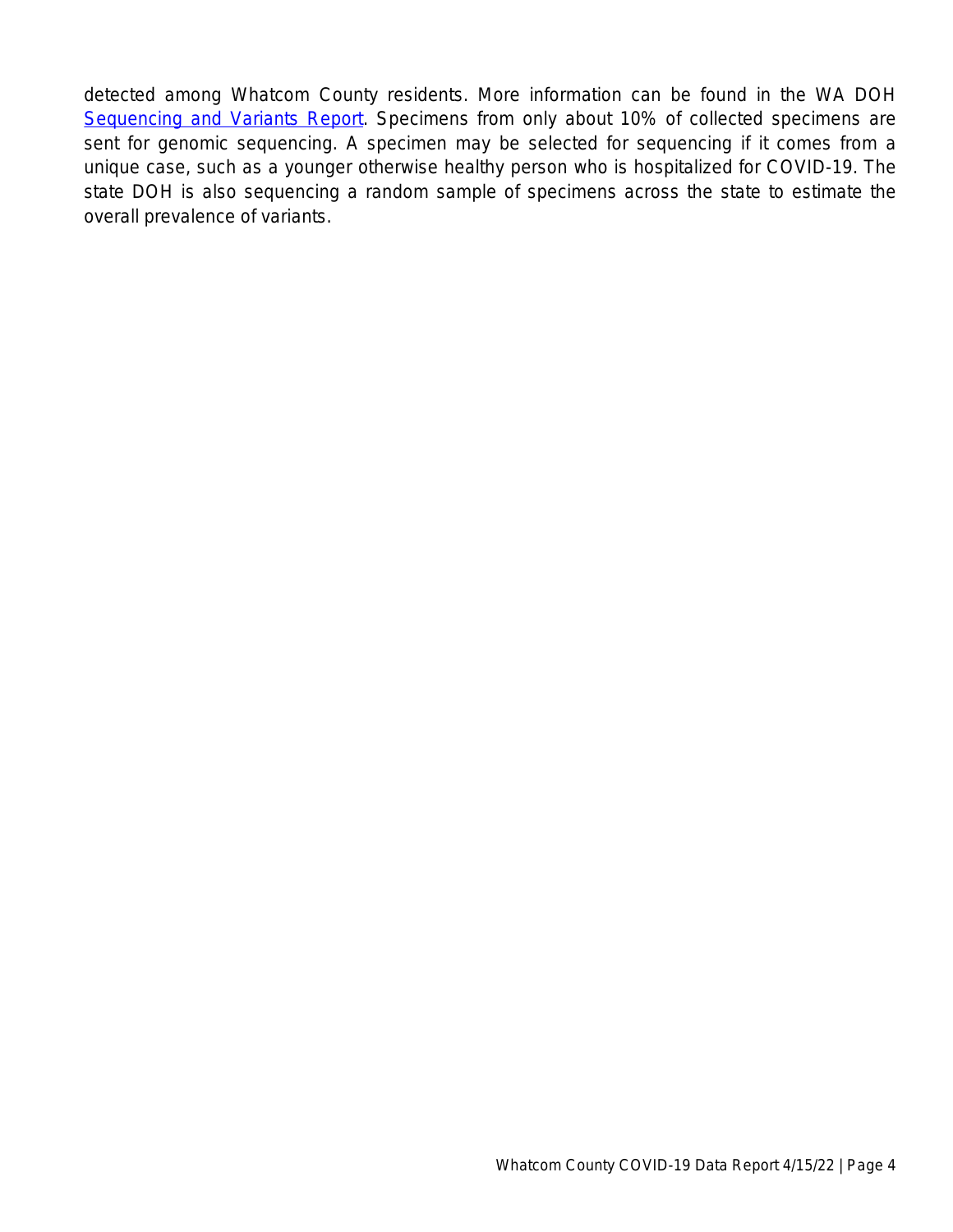## **COVID-19 Cases in Age Groups**

The relative case rates per 100,000 for all of the age groups experienced an increase during the month of April consistent with the county average. Children 0 – 17 years experienced a 5-fold increase in case rate from 8.8 up to 47 per 100,000 at the month's end (Figure 4).

#### *Figure 4. 7-day COVID-19 case rates per 100,000 by age groups in Whatcom County.*



The new WCHD [dashboard](https://www.whatcomcounty.us/3427/COVID-19-Data#AdWCDChts) displays the information related to cases, hospitalizations, and deaths by vaccination status. Case rates for COVID-19 cases that are unvaccinated, fully vaccinated, and fully vaccinated + additional dose per 100,000 residents are displayed for ages 5 and older. This cut off is made due to the fact that children under 5 years old are not eligible to receive a COVID-19 vaccination at this time. The relative case rates for all three vaccination status experienced an increase during April.

An analysis of cases by vaccination status at the state level is available in the **DOH Cases**. [Hospitalization and Deaths by Vaccination Status report.](https://www.doh.wa.gov/Portals/1/Documents/1600/coronavirus/data-tables/421-010-CasesInNotFullyVaccinated.pdf)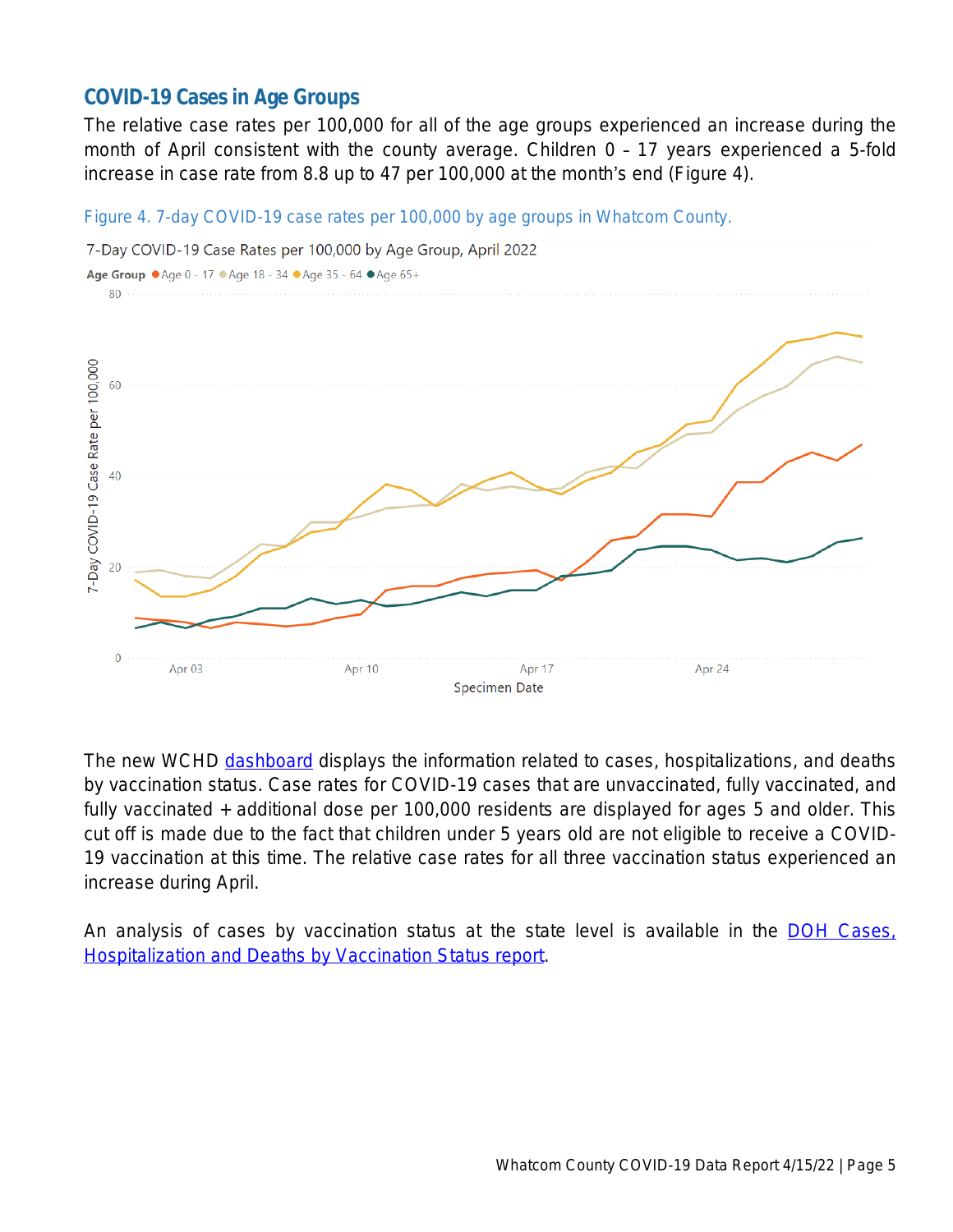## **COVID-19 Hospitalizations**

A "COVID-19 hospitalization" is a Washington resident identified using case investigation data in the Washington Disease Reporting System (WDRS) or linkage with Rapid Health Information Network (RHINO) records as hospitalized with confirmed or probable COVID-19. The 7-day rate for COVID-19 hospitalizations in this report describes the number of COVID-19 hospitalizations among Whatcom County residents in a seven-day period divided by the county population.

COVID-19 hospitalizations recorded by specimen date among Whatcom County residents since January 1 are shown in Figure 5. COVID-19 hospitalizations peaked during the Omicron-dominant phase in January and have since steadily declined until April. During April, COVID-19 hospitalizations began to increase after reaching the lowest mark since the Omicron Peak. The total number of COVID-19 hospitalizations was 35 during the month of April.

The 7-day COVID-19 hospitalization rate per 100,000 Whatcom County residents was measured





*Note: PeaceHealth reports the number of COVID-19 positive patients, a measure of the number of people who are hospitalized for any reason/diagnosis and who have also tested positive for COVID-19. Their care* requires COVID-19 protocols to prevent infection of others in the hospital, regardless of the severity of their illness. This number is helpful in understanding changes in our hospital's COVID unit capacity, as caring for *COVID-positive patients is resource-intensive.*

at <1.0 at the beginning of April but started to increase by the end of the month (Figure 5). This rate reached 5.7 per 100,000 by the end of April. A 7-day hospitalization rate of 1.0 in Whatcom County translates to roughly 2 hospitalizations per week. The hospitalization rates are averaged over 14 days and stratified by age group in Figure 6. The 14 day period is used because of the low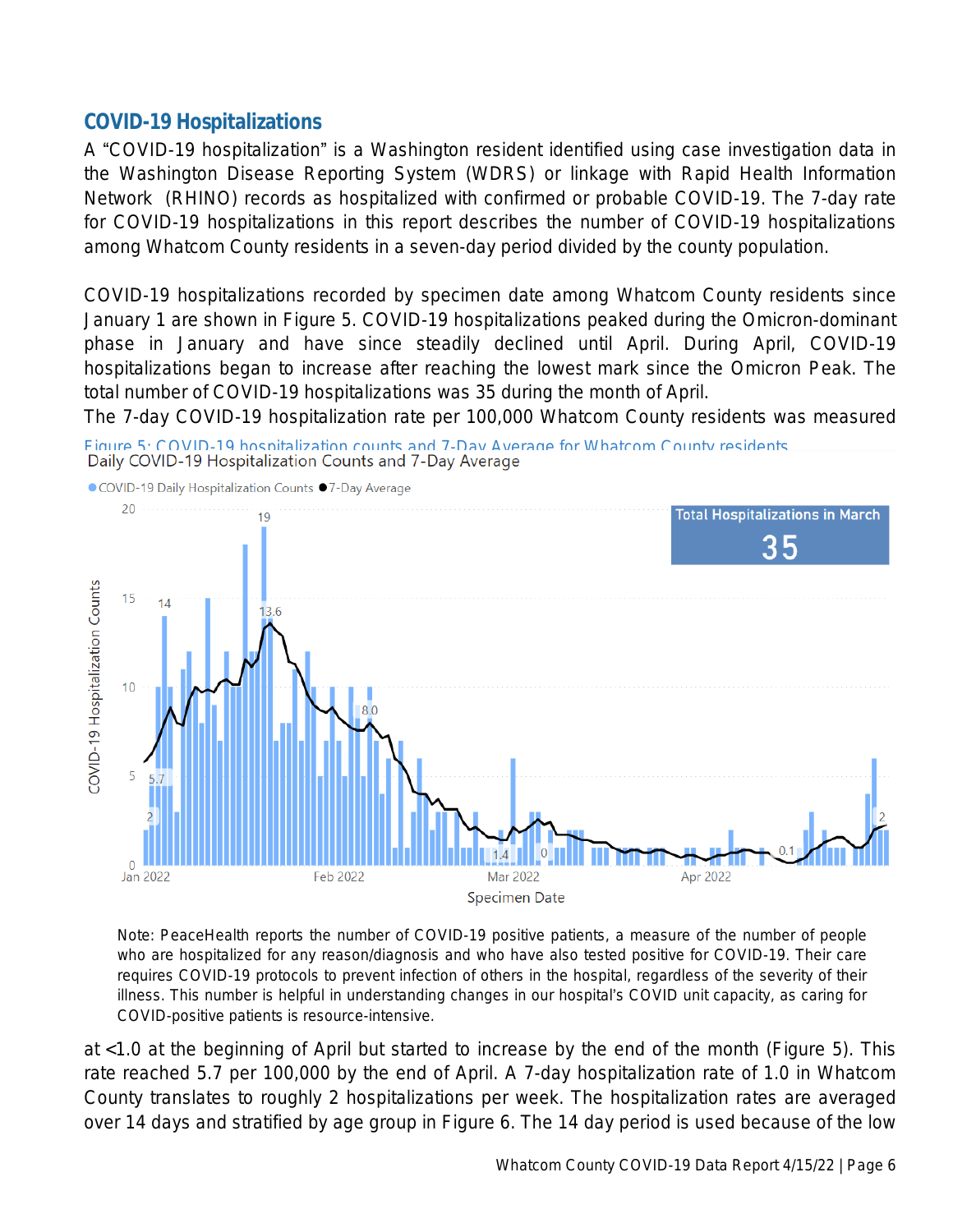counts in each age group. The relative rate for individuals 65 years and older experienced an increase from 1.3 up to 3.3 hospitalizations per 100,000 population. The relative rates among the other age groups increased slightly, but remained less than 10 for the group over the entire month.



*Figure 6. COVID-19 Hospitalization Rates per 100,000 for Whatcom County Residents by Age Group.*

The COVID-19 hospitalization rates by vaccination status for Whatcom County residents can be seen on the WCHD [dashboard.](https://www.whatcomcounty.us/3427/COVID-19-Data#AdWCDChts) The rates for unvaccinated, fully vaccinated, and fully vaccinated + additional dose are shown on the dashboard for ages 5-49 years and for ages 50 and older. Age is an important factor to consider when looking at the relationship between COVID-19 vaccination status and hospitalization. However, the number of COVID-19 hospitalizations among Whatcom County residents does not support dividing rates into smaller age groups than those displayed. During the month of April hospitalization rates among unvaccinated and fully vaccinated individuals 50 years and older began to increase by the month's end. At the same time, individuals 50 and older with an additional COVID-19 vaccination dose continue to experience a significantly lower rate of hospitalization than either unvaccinated or fully vaccinated individuals.

For an analysis of hospitalizations by vaccination status across the Washington State population, the **DOH Report** on COVID-19 Cases, Hospitalizations, and Deaths is available.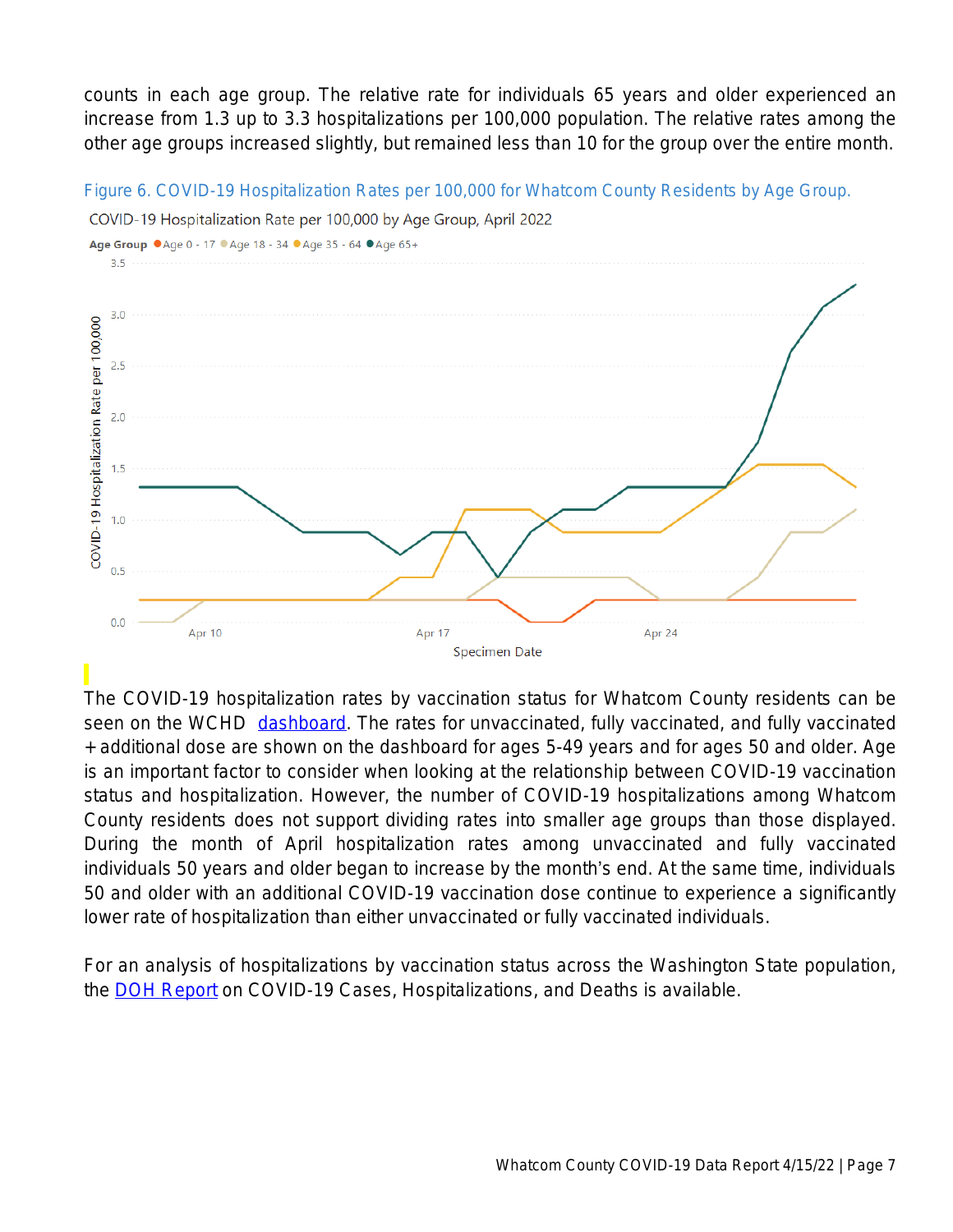### **COVID-19 Deaths**

The number of deaths due to COVID-19 among Whatcom County residents remained relatively low throughout the month of April. In January, there were 49 Covid-19 deaths recorded by specimen collection date. In February this number fell to 15, and then in March to 8. Whatcom county recorded six COVID-19 deaths during the month of April at the time this report was published. Among the six deaths in April, one female was 50-59 years, one male was 70-79 years, and the remaining two females and two males were 80 years and above.

#### *Table 1 COVID-19 Deaths among Whatcom County Residents*

| n r | ັ | ~ ∽* | ∽…* |
|-----|---|------|-----|
|     |   |      |     |

\*These months are not yet complete and may increase.

The total number of deaths due to COVID-19 among Whatcom County residents reached 298 as of April. These numbers are preliminary; WCHD may not yet have been notified of other deaths for this period.

Deaths among Whatcom County residents by vaccination status is also available on the WCHD [dashboard.](https://www.whatcomcounty.us/3427/COVID-19-Data#AdWCDChts) The rates displayed include deaths only among individuals 50 years and older due to the relatively small number of deaths in other age groups and the instability in rates when assessing by vaccination status.

An analysis of deaths for the Washington State population by vaccination status is available in the state's **[DOH report](https://www.doh.wa.gov/Portals/1/Documents/1600/coronavirus/data-tables/421-010-CasesInNotFullyVaccinated.pdf)** on COVID-19 Cases, Hospitalizations, and Deaths by Vaccination Status.